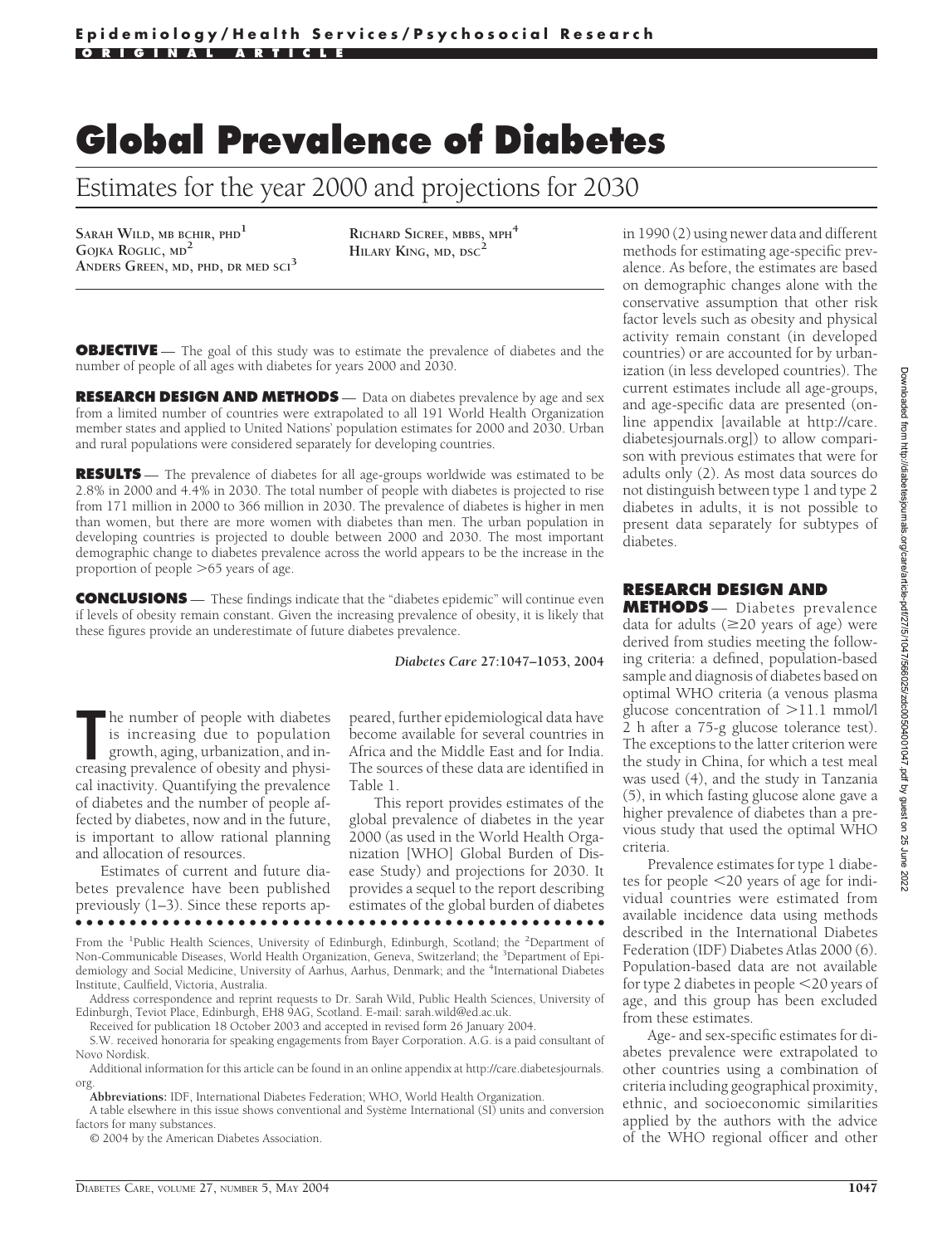## *Global prevalence of diabetes*

| Country of study, year, and<br>reference* | Sample size                | Age-group<br>(years) | Additional countries that estimates were applied to                                                                                                                       |
|-------------------------------------------|----------------------------|----------------------|---------------------------------------------------------------------------------------------------------------------------------------------------------------------------|
| Australia, 2000 (21)†                     | 11,247                     | $\geq$ 25            | New Zealand                                                                                                                                                               |
| Bolivia, 1998 (22)†                       | 2,948                      | $\geq$ 20            | Ecuador, Peru                                                                                                                                                             |
| Brazil, 1988/1989 (23)†                   | 2,051                      | $30 - 69$            | Argentina, Chile, Cuba, Mexico, Uruguay, Venezuela                                                                                                                        |
| Cameroon, published 1997 (24)†            | 1,767                      | $24 - 74$            | Angola, Central African Republic, Congo, Gabon, Guinea, Sao<br>Tome, and Principe                                                                                         |
| China, 1994 (4)†‡                         | 224,251                    | $25 - 64$            | North Korea/Democratic People's Republic of Korea#                                                                                                                        |
| Colombia, 1988/1989 (25)                  | 670                        | $\geq 30$            | Costa Rica, El Salvador, Guatemala, Honduras, Nicaragua,<br>Panama                                                                                                        |
| Fiji, 1980 (26)‡                          | 1,709                      | $\geq$ 20            | Kiribati‡, Marshall Islands‡, Micronesia (Federated States)‡,<br>Palau‡, Papua New Guinea‡, Solomon Islands‡, Vanuatu‡                                                    |
| Ghana, 1998 (27)†                         | 4,733                      | $\geq$ 25            | Benin, Burkina Faso, Cape Verde, Chad, Cote d'Ivoire,<br>Equatorial Guinea, Guinea Bissau, Gambia, Liberia,<br>Nigeria, Senegal, Sierra Leone, Togo                       |
| India, 2000 (28)†                         | 11,216                     | $\geq$ 20            | Bangladesh, Bhutan, Sri Lanka, Maldives, Nepal                                                                                                                            |
| Iran, 1999/2000 (29)†                     | 9,229                      | $\geq$ 20            | Azerbaijan, Iraq, Yemen                                                                                                                                                   |
| Israel $(30)$ †‡                          | 1,502                      | $25 - 64$            |                                                                                                                                                                           |
| Japan Funagata, 1990–1992 (31)†           | 2,624                      | $\geq 40$            |                                                                                                                                                                           |
| Jordan (32)†                              | 2,836                      | $\geq$ 25            | Syria, urban Egypt                                                                                                                                                        |
| Lebanon†§                                 | 2,518                      | $\geq 30$            |                                                                                                                                                                           |
| Malta (33)†                               | 2,149                      | $\geq$ 15            |                                                                                                                                                                           |
| Mauritius (34)†‡                          | 4,929                      | $25 - 74$            | Seychelles                                                                                                                                                                |
| Mongolia (35)†‡                           | 2,449                      | $\geq$ 35            |                                                                                                                                                                           |
| Nauru (36)†‡                              | 1,546                      | $\geq$ 20            |                                                                                                                                                                           |
| Netherlands, 1989–1992 (37)†              | 2,484                      | $50 - 74$            | Austria, Belgium, Denmark, Finland, France, Germany,<br>Iceland, Ireland, Luxembourg, Norway, Sweden,                                                                     |
|                                           |                            |                      | Switzerland, U.K.                                                                                                                                                         |
| Oman, 1991 (38)                           | 2,963                      | $\geq$ 20            | Qatar                                                                                                                                                                     |
| Pakistan: rural Baluchistan (39)†         | 570                        | $\geq$ 25            | Afghanistan                                                                                                                                                               |
| Pakistan: Sindh, 1994 (40)                | 967                        | $\geq$ 25            |                                                                                                                                                                           |
| Paraguay, 1991/1992 (41)†                 | 1,606 urban white Hispanic | $20 - 74$            | Suriname                                                                                                                                                                  |
| Poland¶                                   | 2,523                      | $25 - 74$            | Bosnia, Croatia, Czech Republic, Estonia, Hungary, Latvia,<br>Lithuania, Serbia, Slovakia, Slovenia, the Former Yugoslav<br>Republic of Macedonia, Ukraine                |
| Russia                                    | 1,602                      | $25 - 64$            |                                                                                                                                                                           |
| Samoa (42)†‡                              | 1,772                      | $25 - 74$            | Cook Islands#, Niue#, Tonga#, Tuvalu#                                                                                                                                     |
| Saudi Arabia (43)†‡                       | 25,337                     | $2 - 77$             | Bahrain#, Kuwait#                                                                                                                                                         |
| Singapore $(44)$ †‡                       | 3,568                      | $18 - 69$            | Brunei#, Indonesia, Malaysia, Philippines, Thailand                                                                                                                       |
| South Africa (45)†                        | 729                        | $\geq$ 30            | Botswana, Lesotho, Namibia, Swaziland, Zimbabwe                                                                                                                           |
| South Korea/Republic of Korea (46)†       | 2,520                      | $\geq$ 30            |                                                                                                                                                                           |
| Spain (47)†                               | 2,214                      | $30 - 89$            | Andorra, Italy, Monaco, San Marino, Portugal                                                                                                                              |
| Sudan (48) <sup>†</sup>                   | 1,284                      | $\geq$ 25            | Eritrea, Ethiopia, Mali, Mauritania, Niger                                                                                                                                |
| Tanzania, 1996/1997 (5)†                  | 1,698                      | $\geq$ 15            | Burundi, Comoros, Democratic Republic of the Congo,<br>Djibouti, Kenya, Madagascar, Malawi, Mozambique,<br>Rwanda, Somalia, Uganda, Zambia                                |
| Trinidad, 1977-1981 (49)                  | 2,315                      | $35 - 69$            | Antigua and Barbuda#, Bahamas#, Barbados, Belize,<br>Dominica, Dominican Republic, Grenada#, Guyana, Haiti,<br>Jamaica, St. Kitts and Nevis#, St. Lucia#, St. Vincent and |
| Tunisia, 1976/1977, 1980/1981 (50)        | 3,826 urban<br>1,787 rural | $\geq$ 20            | the Grenadines#<br>Algeria, Libya, Morocco                                                                                                                                |
| Turkey $(51)$ †                           | 24,788                     | $\geq$ 20            | Albania, Belarus, Bulgaria, Cyprus, Greece, Moldova,<br>Romania                                                                                                           |
| United Arab Emirates, 2000†##             | 5,844                      | $\geq$ 19            |                                                                                                                                                                           |
| U.S., 1988-1994 (52)†                     | 2,844                      | $40 - 74$            | Canada                                                                                                                                                                    |
| Uzbekistan, 1996 (53)‡                    | 1,956                      | $\geq$ 35            | Armenia#, Georgia#, Kazakhstan#, Kyrgyzstan#, Tajikistan#,<br>Turkmenistan#                                                                                               |
| Vietnam†**                                | 1,121                      | $\geq$ 25            | Cambodia, Laos, Myanmar                                                                                                                                                   |

**Table 1 —***List of diabetes prevalence studies by country of study giving sample size, age-group, and the countries to which the data were extrapolated*

\*Year indicates year of study, if given, or year of publication. †Indicates data that were not used in estimates for 1990. ‡Indicates same diabetes prevalence data used for urban and rural populations. §I. Salti, M. Khogali, S. Alam, N. Nassar, A. Masri, personal communication. [[E. Shubnikov, personal communication. [Z. Szybinski, W. Zukowski, R. Rita, J. Sieradzki, I. Turska-Karbowska, M. Gizler, personal communication. #M. Malik, A. Bakir, B. Abi Saab, G.R., H.K., personal communication. \*\*P. Khi, personal communication.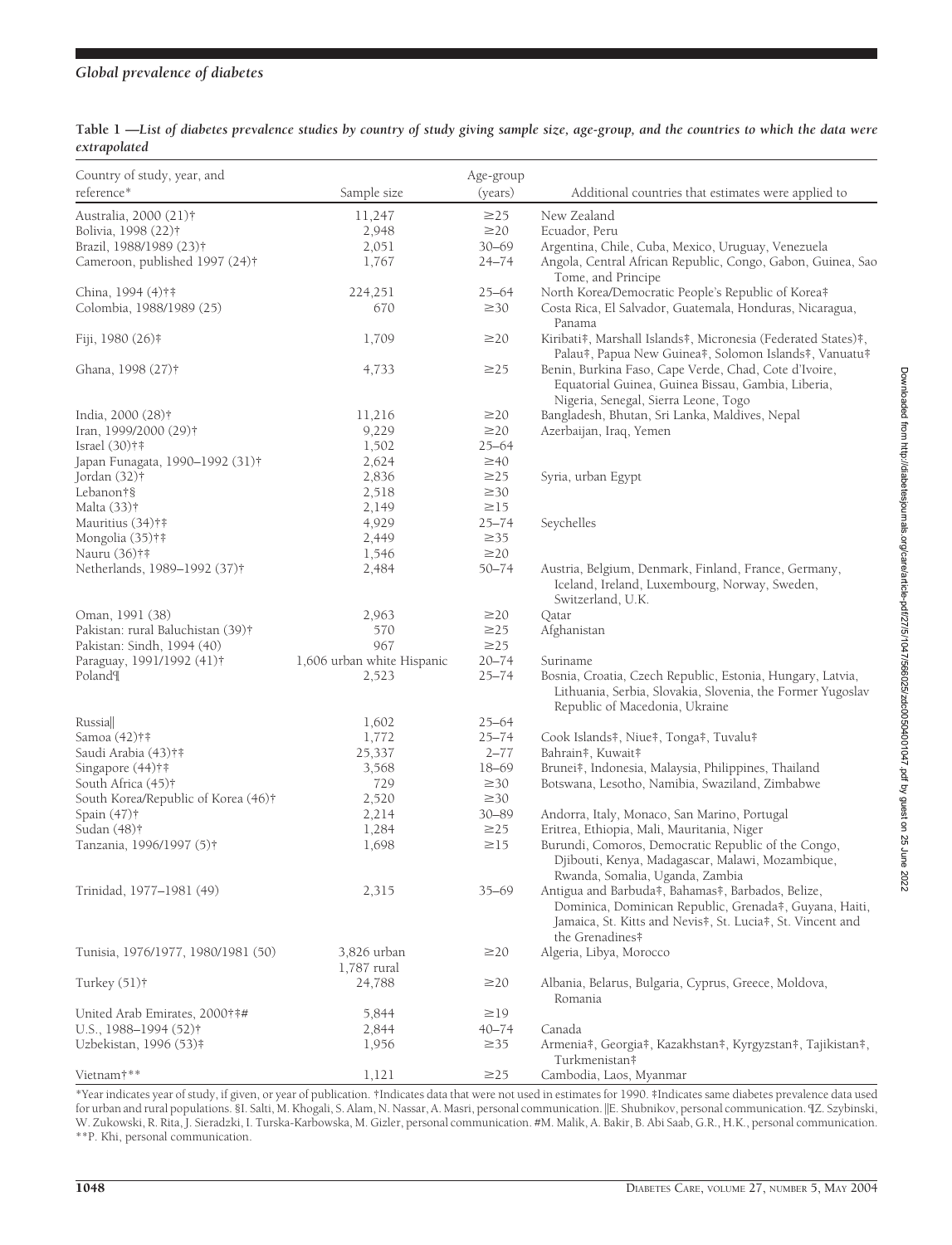|                                 | 2000                                 | 2030<br>Number of<br>people with<br>diabetes | 2000-2030                                                        |                                                 |                                                                 |                                                 |
|---------------------------------|--------------------------------------|----------------------------------------------|------------------------------------------------------------------|-------------------------------------------------|-----------------------------------------------------------------|-------------------------------------------------|
| Region (all ages)               | Number of<br>people with<br>diabetes |                                              | Percentage of<br>change in number<br>of people with<br>diabetes* | Percentage of<br>change in total<br>population* | Percentage of<br>change in<br>population $>65$<br>years of age* | Percentage of<br>change in urban<br>population* |
| Established market economies    | 44,268                               | 68,156                                       | 54                                                               | $\mathcal{Q}$                                   | 80                                                              | N/A                                             |
| Former socialist economies      | 11,665                               | 13,960                                       | 20                                                               | $-14$                                           | 42                                                              | N/A                                             |
| India                           | 31,705                               | 79.441                                       | 151                                                              | 40                                              | 168                                                             | 101                                             |
| China                           | 20,757                               | 42,321                                       | 104                                                              | 16                                              | 168                                                             | 115                                             |
| Other Asia and Islands          | 22,328                               | 58,109                                       | 148                                                              | 42                                              | 198                                                             | 91                                              |
| Sub-Saharan Africa              | 7,146                                | 18,645                                       | 161                                                              | 97                                              | 147                                                             | 192                                             |
| Latin America and the Caribbean | 13,307                               | 32,959                                       | 148                                                              | 40                                              | 194                                                             | 56                                              |
| Middle Eastern Crescent         | 20,051                               | 52,794                                       | 163                                                              | 67                                              | 194                                                             | 94                                              |
| World                           | 171,228                              | 366,212                                      | 114                                                              | 37                                              | 134                                                             | 61                                              |

**Table 2 —***Estimated numbers of people with diabetes by region for 2000 and 2030 and summary of population changes*

\*A positive value indicates an increase, a negative value indicates a decrease.

experts. Table 1 shows the studies used and the countries to which data were extrapolated.

Surveys were generally performed on middle-aged populations, and data are more limited at younger and older ages. Data on diabetes prevalence are usually presented in broad age bands, which suggest a biologically implausible step-like increase in diabetes prevalence with increasing age. DISMOD II software (available from http://www3.who.int/whosis) was used to produce smoothed, agespecific estimates of diabetes prevalence from the available data from each study. Further details on DISMOD II have been published elsewhere (7). In summary, age- and sex-specific diabetes prevalence (derived from the studies listed in Table 1), remission (assumed to be zero), and estimates of relative risk of mortality among people with diabetes (see below) were entered into models. The model output provides estimates of prevalence, incidence, and mortality that are consistent with one another (7).

Estimates of relative risk of all-cause mortality among people with diabetes, by age and sex, were derived from the limited number of cohort studies that provide this information (8–10). Estimated relative risks for all-cause mortality ranged between 1 (for the oldest agegroup,  $\geq 80$  years of age) and 4.1 (for 20–39 years of age) for men and between 1 (for  $\geq 80$  years of age) and 6.7 (for 20–39 years of age) for women. Further information on the estimation of agespecific relative risks is available in the draft Global Burden of Disease 2000 doc-

umentation (11). Mortality data were derived from developed countries (U.K., Sweden, and U.S.). As no information was available for developing countries, the same relative risks were assumed to apply. Data are required to test the validity of this assumption. Survival is unlikely to be better in developing countries than developed countries, and any bias in the approach we have taken would lead to conservative estimates of incidence of diabetes in developing countries but would not affect estimates of prevalence. Estimates of incidence and mortality are not presented in this report but are available from the authors and from the draft Global Burden of Disease 2000 documentation (11).

The prevalence estimates were applied to population estimates for individ-

ual countries for 2000 and 2030, which were produced by the United Nations Population Division (12). Conventional, albeit simplistic, definitions of developed countries (Europe including former socialist economies, North America, Japan, Australia, and New Zealand) and less developed countries (all other countries) were used. In keeping with previous estimates, prevalence of diabetes was assumed to be similar in urban and rural areas of developed countries (2). For developing countries, urbanization was used as a proxy measure of the increased risk of diabetes associated with altered diet, obesity, decreased physical activity, and other factors such as stress, which are assumed to differ between urban and rural populations. For most developing countries, the prevalence of diabetes in



Figure 1—*Global diabetes prevalence by age and sex for 2000.*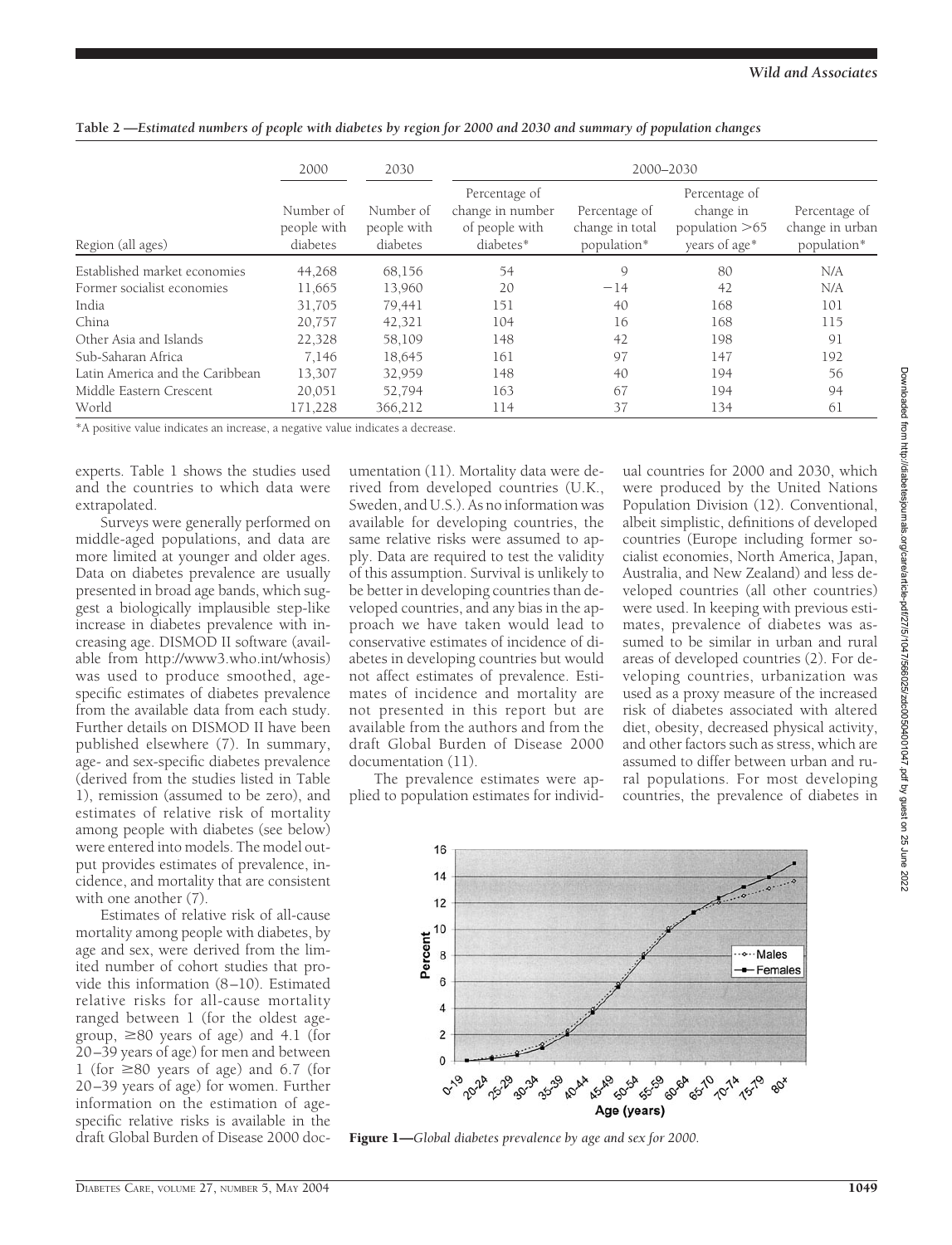

Figure 2—*Estimated number of adults with diabetes by age-group, year, and countries for the developed and developing categories and for the world.*

rural areas was assumed to be one-half that of urban areas, based on the ratio observed in a number of population studies and as used in previous estimates (1). For some populations in developing countries (small islands and populations for which prevalence data were derived from studies combining urban and rural populations), a single estimate of diabetes prev-

alence was used. In the current estimates, on the advice of local experts, the prevalence of diabetes in rural areas was assumed to be one-quarter that of urban areas for Bangladesh, Bhutan, India, the Maldives, Nepal, and Sri Lanka (13).

To facilitate comparisons with previous estimates, the regional grouping of countries originally used in the World

Development Report 1993 (14) and the Global Burden of Disease 1990 study was retained. Data on population size and estimated numbers of people with diabetes for individual countries were combined to give regional estimates of diabetes prevalence.

**RESULTS** — Detailed information on the estimated number of people with diabetes, population size, and prevalence for individual countries is given in the online appendix. The regional summaries are shown in Table 2.

Assuming that age-specific prevalence remains constant, the number of people with diabetes in the world is expected to approximately double between 2000 and 2030, based solely upon demographic changes. The greatest relative increases will occur in the Middle Eastern Crescent, sub-Saharan Africa, and India. The greatest absolute increase in the number of people with diabetes will be in India. Most of the expected population growth between 2000 and 2030 will be concentrated in the urban areas of the world (15). The most striking demographic change in global terms will be the increase in the proportion of the population  $>65$  years of age (see Table 2).

The importance of age on the prevalence of diabetes is illustrated in Fig. 1, which shows sex-specific estimates of diabetes prevalence by age. Globally, diabetes prevalence is similar in men and women but it is slightly higher in men -60 years of age and in women at older ages. Overall, diabetes prevalence is higher in men, but there are more women with diabetes than men (data available from the authors). The combined effect of a greater number of elderly women than men in most populations and the increasing prevalence of diabetes with age is the most likely explanation for this observation.

In developing countries, the majority of people with diabetes are in the 45- to 64-year age range, similar to the finding reported previously (2). In contrast, the majority of people with diabetes in developed countries are  $>64$  years of age. By 2030, it is estimated that the number of people with diabetes  $>64$  years of age will be  $>82$  million in developing countries and  $>$ 48 million in developed countries. The age distribution of the number of people with diabetes in developed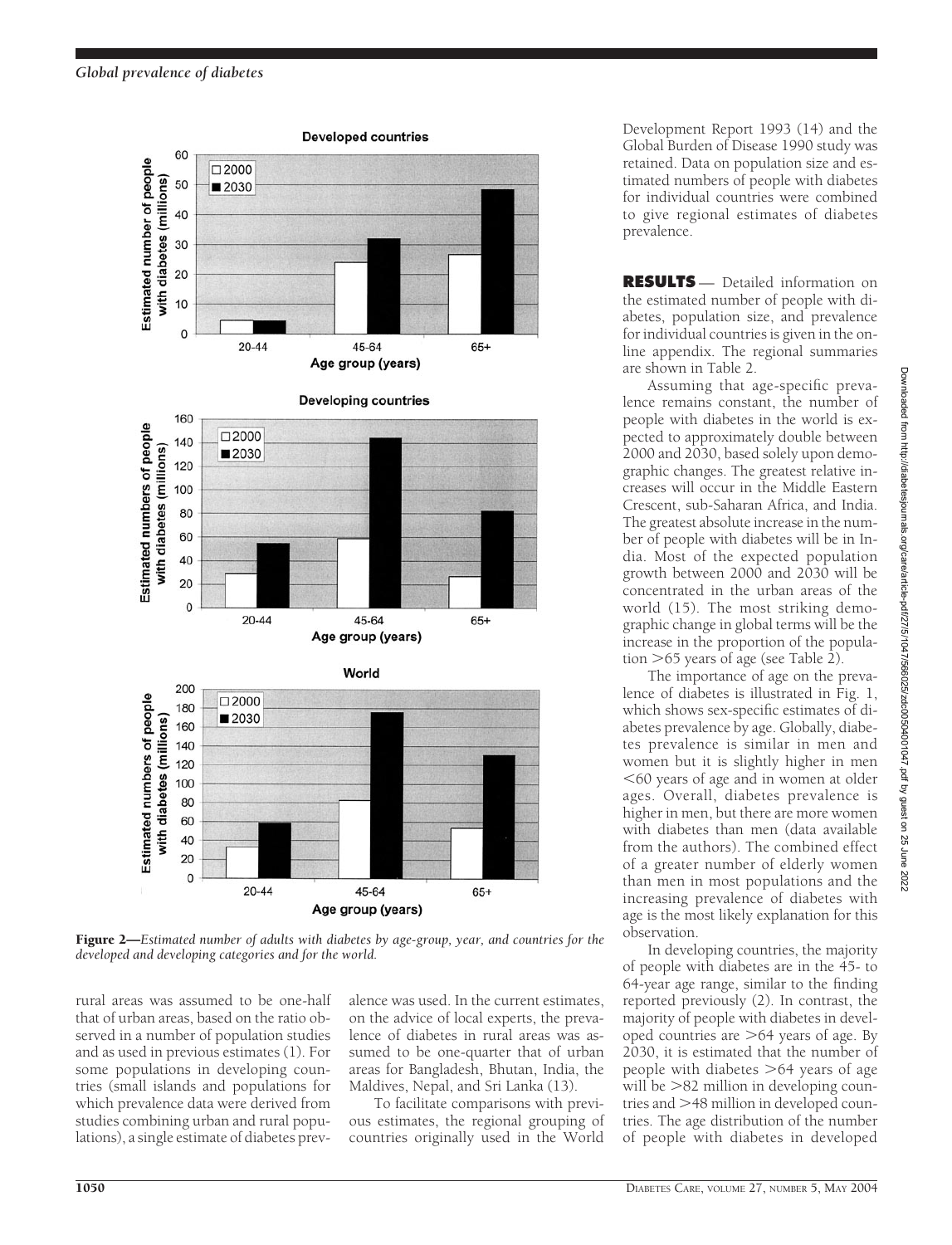| Table 3 —List of countries with the highest numbers of estimated cases of diabetes for 2000 |  |  |  |
|---------------------------------------------------------------------------------------------|--|--|--|
| and 2030                                                                                    |  |  |  |

|         |                    | 2000                               | 2030        |                                    |  |
|---------|--------------------|------------------------------------|-------------|------------------------------------|--|
| Ranking | Country            | People with<br>diabetes (millions) | Country     | People with<br>diabetes (millions) |  |
| п       | India              | 31.7                               | India       | 79.4                               |  |
|         | China              | 20.8                               | China       | 42.3                               |  |
| 3       | U.S.               | 17.7                               | U.S.        | 30.3                               |  |
| 4       | Indonesia          | 8.4                                | Indonesia   | 21.3                               |  |
| 5       | Japan              | 6.8                                | Pakistan    | 13.9                               |  |
| 6       | Pakistan           | 5.2                                | Brazil      | 11.3                               |  |
| 7       | Russian Federation | 4.6                                | Bangladesh  | 11.1                               |  |
| 8       | Brazil             | 4.6                                | Japan       | 8.9                                |  |
| 9       | Italy              | 4.3                                | Philippines | 7.8                                |  |
| 10      | Bangladesh         | 3.2                                | Egypt       | 6.7                                |  |

and developing countries is illustrated in Fig. 2.

The 10 countries estimated to have the highest numbers of people with diabetes in 2000 and 2030 are listed in Table 3. The "top three" countries are the same as those identified for 1995 (2) (India, China, and U.S.). Bangladesh, Brazil, Indonesia, Japan, and Pakistan also appear in the lists for both 2000 and 2030. The Russian Federation and Italy appear in the list for 2000 but are replaced by the Philippines and Egypt for 2030, reflecting anticipated changes in the population size and structure in these countries between the two time periods.

**CONCLUSIONS** — The number of cases of diabetes worldwide in 2000 among adults  $\geq$  20 years of age is estimated to be  $\sim$ 171 million. This figure is 11% higher than the previous estimate of 154 million (2). Estimates of total population size and proportion of people  $>64$ years of age in 2000 used in the previous report were higher than those used in this report, and therefore demographic changes cannot account for the discrepancy. The higher prevalence is more likely to be explained by a combination of the inclusion of surveys reporting higher prevalence of diabetes than was assumed previously and different data sources for some countries. The IDF Diabetes Atlas 2000 used different and less stringent criteria for the inclusion of studies to estimate prevalence of diabetes for 20- to 79 year-old individuals in the 172 IDF member countries ( $\sim$ 90% of the population of the world) (6). It was estimated that there were 151 million people with

diabetes in this subpopulation in 2000. Despite methodological differences, this was similar to the present estimate for a comparable population of 147 million. The IDF has subsequently released estimates of the numbers of people with diabetes for 2003 and forecasts for 2025 of 194 million and 334 million, respectively (16).

Even if the prevalence of obesity remains stable until 2030, which seems unlikely, it is anticipated that the number of people with diabetes will more than double as a consequence of population aging and urbanization. In the light of the observed increase in prevalence of obesity in many countries of the world and the importance of obesity as a risk factor for diabetes, the number of cases of diabetes in 2030 may be considerably higher than stated here. Increasing evidence of effective interventions, including changes in diet and physical activity or pharmacological treatment to reduce prevalence of diabetes, provides an impetus for wider introduction of preventive approaches (17–19). Furthermore, improved survival may contribute to increasing prevalence of diabetes in the future especially in developed countries (20).

As with previous similar studies, these estimates are limited by a paucity of data, particularly for Eastern Europe and Southeast Asia, and by the assumptions required to generate the estimates. It is possible that individual studies are not representative of the whole country in which they were performed, and it is likely that extrapolation of results to neighboring countries may give inaccurate estimates of diabetes prevalence. A

new approach to estimating age-specific prevalence of diabetes was used for the present estimates. For the estimates prepared for the Global Burden of Disease Study 1990, logistic regression models with a linear factor for age were used when data for all age-groups were not available (2). The IDF estimates for 2000 included a quadratic regression model for diabetes with age (6), which can result in a marked reduction in diabetes prevalence at the oldest ages. DISMOD II models showed a flattening or modest reduction of diabetes prevalence in the oldest ages, which appears to be more consistent with the pattern observed in the limited number of studies giving information on diabetes prevalence in the oldest agegroups.

A conservative approach to calculating estimates was taken throughout this study. Given that several of the surveys were performed more than a decade ago, it is probable that this has generated underestimates of diabetes prevalence. Until more modern and nationally representative data are available, this approach provides a guide to the lower limits of the extent of the diabetes epidemic. It is anticipated that estimates will be updated periodically as new information becomes available.

In summary, these data provide an updated quantification of the growing public health burden of diabetes across the world. The human and economic costs of this epidemic are enormous. Mortality from communicable diseases and infant and maternal mortality in lessdeveloped countries are declining. In association with increasing diabetes prevalence, this will inevitably result in increasing proportions of deaths from cardiovascular disease in these countries, as well as increased prevalence and associated consequences of other complications of diabetes. A concerted, global initiative is required to address the diabetes epidemic.

## **References**

- 1. King H, Rewers M: Global estimates for prevalence of diabetes mellitus and impaired glucose tolerance in adults: WHO Ad Hoc Diabetes Reporting Group. *Diabetes Care* 16:157–177, 1993
- 2. King H, Aubert RE, Herman WH: Global burden of diabetes, 1995–2025: prevalence, numerical estimates, and projections. *Diabetes Care* 21:1414–1431, 1998

Downloaded from http://diabetesjournals.org/care/article-pdf/27/5/1047/566025/zdc00504001047-pdf by guest on 25 June 2022 Downloaded from http://diabetesjournals.org/care/article-pdf/27/5/1047/566025/zdc00504001047.pdf by guest on 25 June 2022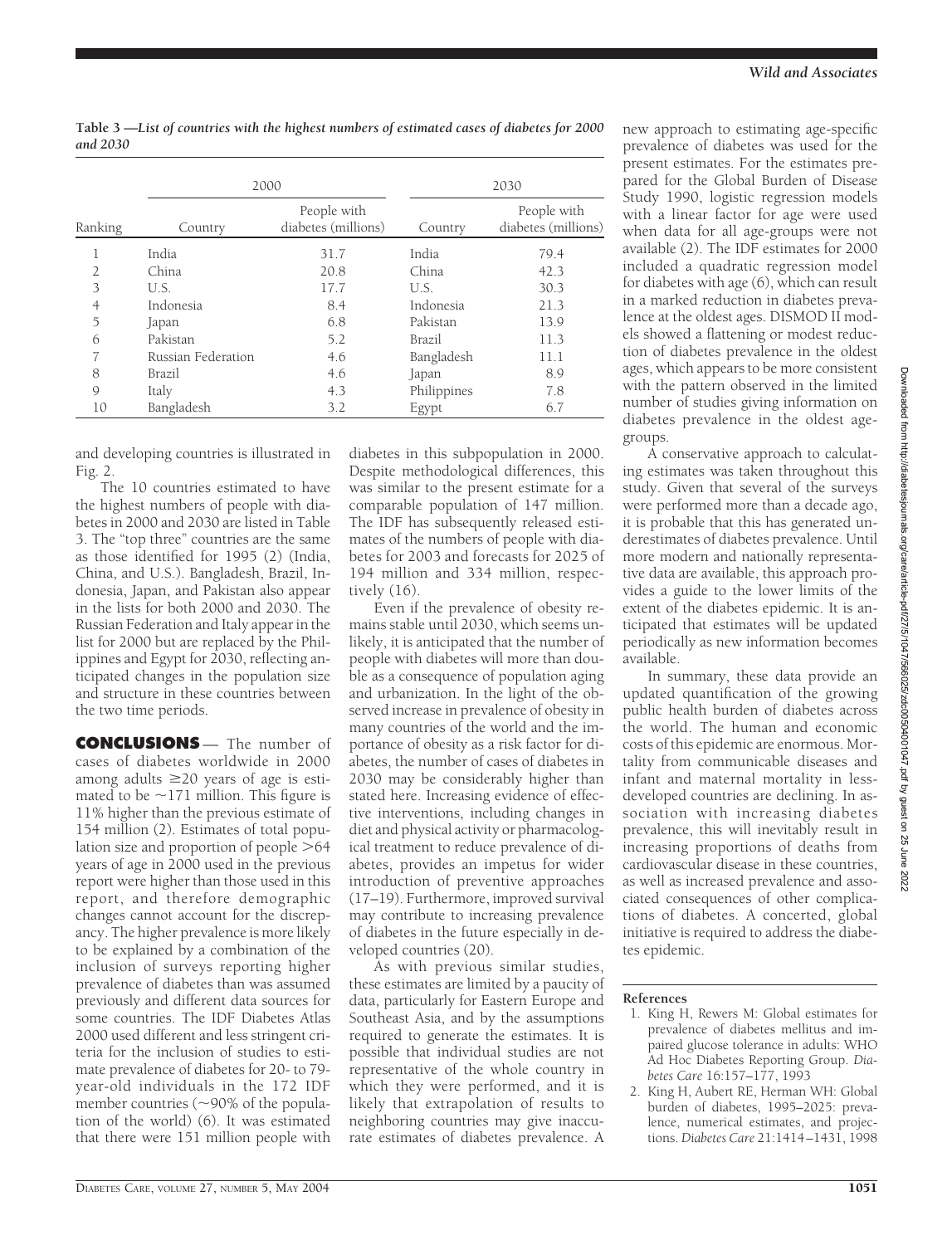- 3. Amos AF, McCarty DJ, Zimmet P: The rising global burden of diabetes and its complications: estimates and projections to the year 2010. *Diabet Med* 14 (Suppl. 5): S1–S85, 1997
- 4. Pan XR, Yang WY, Li GW, Liu J: Prevalence of diabetes and its risk factors in China, 1994: National Diabetes Prevention and Control Cooperative Group. *Diabetes Care* 20:1664–1669, 1997
- 5. Aspray TJ, Mugusi F, Rashid S, Whiting D, Edwards R, Alberti KG, Unwin NC, Essential Non-Communicable Disease Health Intervention Project: Rural and urban differences in diabetes prevalence in Tanzania: the role of obesity, physical inactivity and urban living. *Trans R Soc Trop Med Hyg* 94:637–644, 2000
- 6. International Diabetes Federation: *Diabetes Atlas 2000*. Brussels, International Diabetes Federation, 2000
- 7. Barendregt JJ, Van Oortmarssen GJ, Vos T, Murray CJ: Generic model for the assessment of disease epidemiology: the computational basis of DisMod II. *Popul Health Metr* 1:4, 2003
- 8. Berger B, Stenstrom G, Sundkvist G: Incidence, prevalence, and mortality of diabetes in a large population: a report from the Skaraborg Diabetes Registry. *Diabetes Care* 22:773–778, 1999
- 9. Morgan CL, Currie CJ, Peters JR: Relationship between diabetes and mortality: a population study using record linkage. *Diabetes Care* 23:1103–1107, 2000
- 10. Swerdlow AJ, Jones ME: Mortality during 25 years of follow-up of a cohort with diabetes. *Int J Epidemiol* 25:1250–1261, 1996
- 11. Wild SH, Roglic G, Sicree R, Green A, King H: *Global Burden of Diabetes Mellitus in the Year 2000*. Available from http:// www3.who.int/whosis/menu.cfm?path evidence,burden,burden—gbd2000 docs&language=english. Accessed 15 August 2002
- 12. United Nations Population Division, Department of Economic and Social Affairs: *United Nations Population Prospects*. Available from http://www.un.org/esa/ population/unpop.htm. Accessed 6 May 2002
- 13. Ramachandran A, Snehalatha C, Latha E, Manoharan M, Vijay V: Impacts of urbanization on the lifestyle and on the prevalence of diabetes in native Asian Indian population. *Diabetes Res Clin Pract* 44: 207–213, 1999
- 14. World Bank: *World Development Report 1993: Investing in Health*. New York, Oxford University Press, 1993
- 15. United Nations Population Division, Department of Economic and Social Affairs: *World Urbanization Prospects: 1999 Revision*. New York, United Nations Population Division, Department of Economic

and Social Affairs, 1999

- 16. International Diabetes Federation: *Diabetes Atlas 2003*. Brussels, International Diabetes Federation, 2003
- 17. Diabetes Prevention Program Research Group: Reduction in the incidence of type 2 diabetes with lifestyle intervention or metformin. *N Engl J Med* 346:393–403, 2000
- 18. Pan XR, Li GW, Hu YH, Wang JX, Yang WY, An ZX, Hu ZX, Lin J, Xiao JZ, Cao HB, Liu PA, Jiang XG, Jiang YY, Wang JP, Zheng H, Zhang H, Bennett PH, Howard BV: Effects of diet and exercise in preventing NIDDM in people with impaired glucose tolerance. *Diabetes Care* 20:537– 542, 1997
- 19. Tuomilehto J, Lindstrom J, Eriksson JG, Valle TT, Hamalainen H, Ilanne-Parikka P, Keinanen-Kiukaanniemi S, Laakso M, Louheranta A, Rastas M, Salminen V, Uusitupa M: Prevention of type 2 diabetes mellitus by changes in lifestyle among subjects with impaired glucose tolerance. *N Engl J Med* 344:1343–1350, 2001
- 20. Stovring H, Andersen M, Beck-Nielsen H, Green A, Vach W: Rising prevalence of diabetes: evidence from a Danish pharmaco-epidemiological database. *Lancet* 362:537–538, 2003
- 21. Dunstan DW, Zimmet PZ, Welborn TA, De Courten MP, Cameron AJ, Sicree RA, Dwyer T, Colagiuri S, Jolley D, Knuiman M, Atkins R, Shaw JE: The rising prevalence of diabetes and impaired glucose tolerance: the Australian Diabetes, Obesity, and Lifestyle Study. *Diabetes Care* 25: 829–834, 2002
- 22. Barcelo A, del Carmen Daroca M, Ribera R, Duarte E, Zapata A, Vohra M: Diabetes in Bolivia. *Pan Am J Public Health* 10:318– 322, 2001
- 23. Oliveira JE, Milech A, Franco LJ: The prevalence of diabetes in Rio de Janeiro, Brazil: the Cooperative Group for the Study of Diabetes Prevalence in Rio de Janeiro. *Diabetes Care* 19:663–666, 1996
- 24. Mbanya JC, Ngogang J, Salah JN, Minkoulou E, Balkau B: Prevalence of NIDDM and impaired glucose tolerance in a rural and an urban population in Cameroon.*Diabetologia* 40:824–829, 1997
- 25. Aschner P, King H, Triana dT, Rodriguez BM: Glucose intolerance in Colombia: a population-based survey in an urban community. *Diabetes Care* 16:90–93, 1993
- 26. Zimmet P, Taylor R, Ram P, King H, Sloman G, Raper LR, Hunt D: Prevalence of diabetes and impaired glucose tolerance in the biracial (Melanesian and Indian) population of Fiji: a rural-urban comparison. *Am J Epidemiol* 118:673–688, 1983
- 27. Amoah AG, Owusu SK, Adjei S: Diabetes in Ghana: a community-based prevalence study in Greater Accra. *Diabetes Res Clin Pract* 56:197–205, 2002
- 28. Ramachandran A, Snehalatha C, Kapur A, Vijay V, Mohan V, Das AK, Rao PV, Yajnik CS, Prasanna Kumar KM, Nair JD; Diabetes Epidemiology Study Group in India: High prevalence of diabetes and impaired glucose tolerance in India: National Urban Diabetes Survey. *Diabetologia* 44:1094–1101, 2001
- 29. Azizi F: *Tehran Lipid and Glucose Study*. Tehran, Iran, Endocrine Research Center, 2001 (ISBN 964-06-0470-4)
- 30. Bar-On H, Friedlander Y, Kidron M, Kark J: Serum glucose and insulin characteristics and prevalence of diabetes mellitus and impaired glucose tolerance in the adult Jewish population of Jerusalem. *J Cardiovasc Risk* 2:75–81, 1992
- 31. Sekikawa A, Eguchi H, Tominaga M, Igarashi K, Abe T, Manaka H, Sasaki H, Fukuyama H, Kato T, Kiyohara Y, Fujishima M: Prevalence of type 2 diabetes mellitus and impaired glucose tolerance in a rural area of Japan: the Funagata Diabetes Study. *J Diabetes Complications* 14: 78–83, 2000
- 32. Ajlouni K, Jaddou H, Batieha A: Diabetes and impaired glucose tolerance in Jordan: prevalence and associated risk factors. *J Intern Med* 244:317–323, 1998
- 33. Schranz AG: Abnormal glucose tolerance in the Maltese: a population-based longitudinal study of the natural history of NIDDM and IGT in Malta. *Diabetes Res Clin Pract* 7:7–16, 1989
- 34. Dowse GK, Gareeboo H, Zimmet PZ, Alberti KG, Tuomilehto J, Fareed D, Brissonnette LG, Finch CF: High prevalence of NIDDM and impaired glucose tolerance in Indian, Creole, and Chinese Mauritians: Mauritius Noncommunicable Disease Study Group. *Diabetes* 39: 390 –396, 1990
- 35. Suvd J, Gerel B, Otgooloi H, Purevsuren D, Zolzaya H, Roglic G, King H: Glucose intolerance and associated factors in Mongolia. *Diabet Med* 19:502–508, 2002
- 36. Zimmet P, King H, Taylor R, Raper LR, Balkau B, Borger J, Heriot W, Thoma K: The high prevalence of diabetes mellitus, impaired glucose tolerance and diabetic retinopathy in Nauru: the 1982 survey. *Diabetes Res* 1:13–18, 1984
- 37. Mooy JM, Grootenhuis PA, de Vries H, Valkenburg HA, Bouter LM, Kostense PJ, Heine RJ: Prevalence and determinants of glucose intolerance in a Dutch Caucasian population: the Hoorn Study. *Diabetes Care* 18:1270–1273, 1995
- 38. Asfour MG, Lambourne A, Soliman A, Al-Behlani S, Al-Asfoor D, Bold A, Mahtab H, King H: High prevalence of diabetes mellitus and impaired glucose tolerance in the Sultanate of Oman: results of the 1991 national survey. *Diabet Med* 12:1122– 1125, 1995
- 39. Shera AS, Rafique G, Khawaja IA, Baqai S,